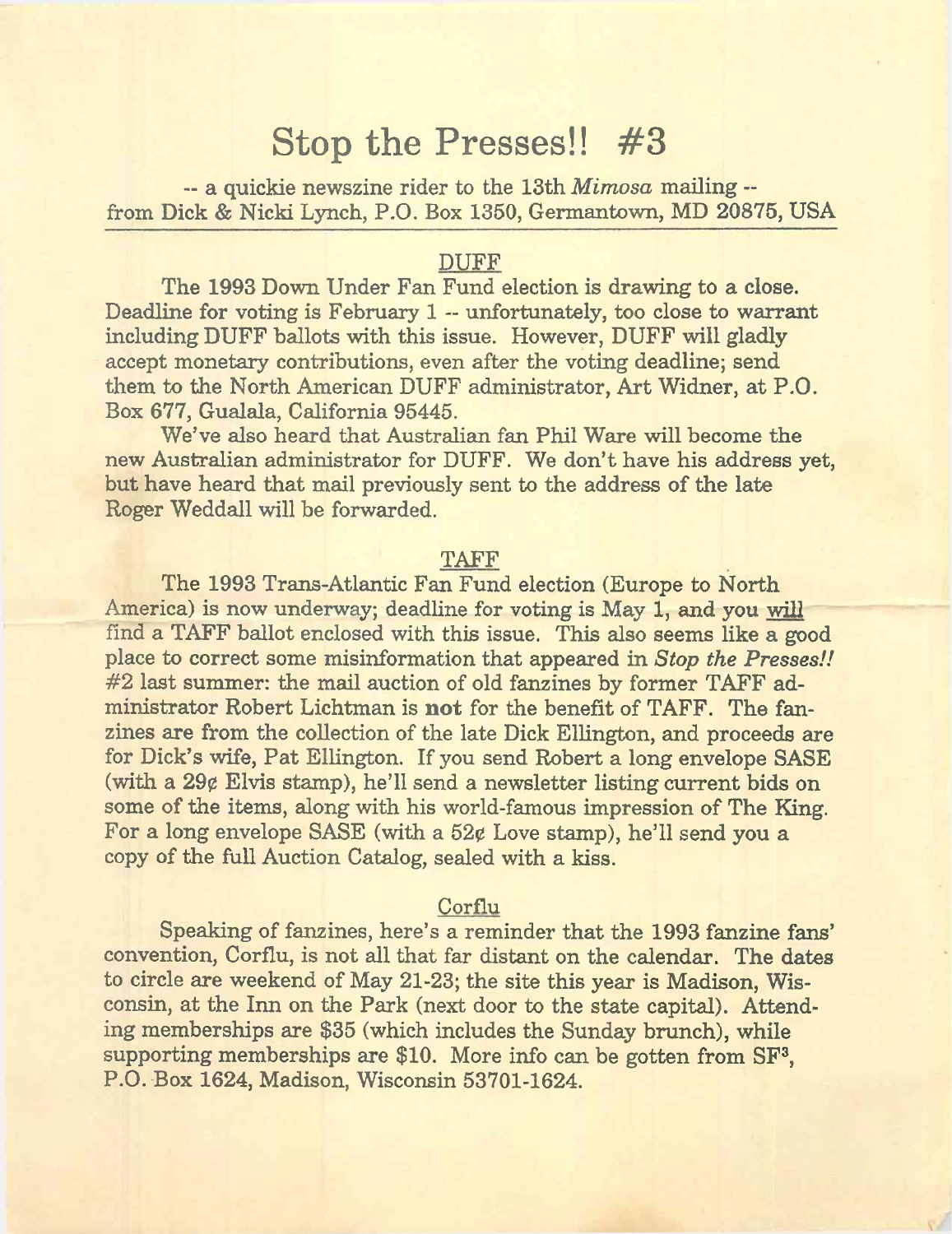# Stop the Pressent Has

ASU GIOVE CRI LOWGROUND DE OUST 2001 CM afragge bi - 00 m ability - one

ngolo o uz podviši o si mistone bin 1 mil vrim i transl ko ji sati instruct of senit out encountry into a large of school of the  $\sim$ when I live TELCO account of sind dies work is the length on the a have published without different town in the later result make for a the control of the annual settlement of the control of the control of  $\mathbf{a} = \mathbf{a}$  . out some flow" and he had nailway at mile burid mas in an we need to adjack it is now will be come in it and relation are  $\sim$ while of the centricia and we in at view skept like and for the sounding bebrawed of Fig. the Joke, report-

home a stell come focus a fill caused start and for showing but they have the reset of the page of forested relationship and contract in cracked made sector Till information animal blotto ontition that all international South and I have been found the sound out of the contract animals of was shooten here an anilly and and alt to nother the side of the process and SEAS explanate she is insitely fund novel apers like indigenous and in the no abid departement all restrieved plans if an equation should say a double path adl is one stand shough above and fine anote answer and there so pole bates if ad Augusta event a Stra stress that producer meet she is mini a rain dia sa polaire contribu sol alla rain,

**Contract** 1992 - 19 send negrod COSI and darf websites a sloten morant to galvings. the true of the deadly in the side of distribution on the columbus, The design to chule another response of May 21 the site the same is the stadiate and all the Character, United about entities week to an about any control with a present elidw to mind estimated the retail dolds. 882 on aquinoments and Paff most pertang development are to "all 2 and autobate three autors are a here is no that international the constant of the constant of the term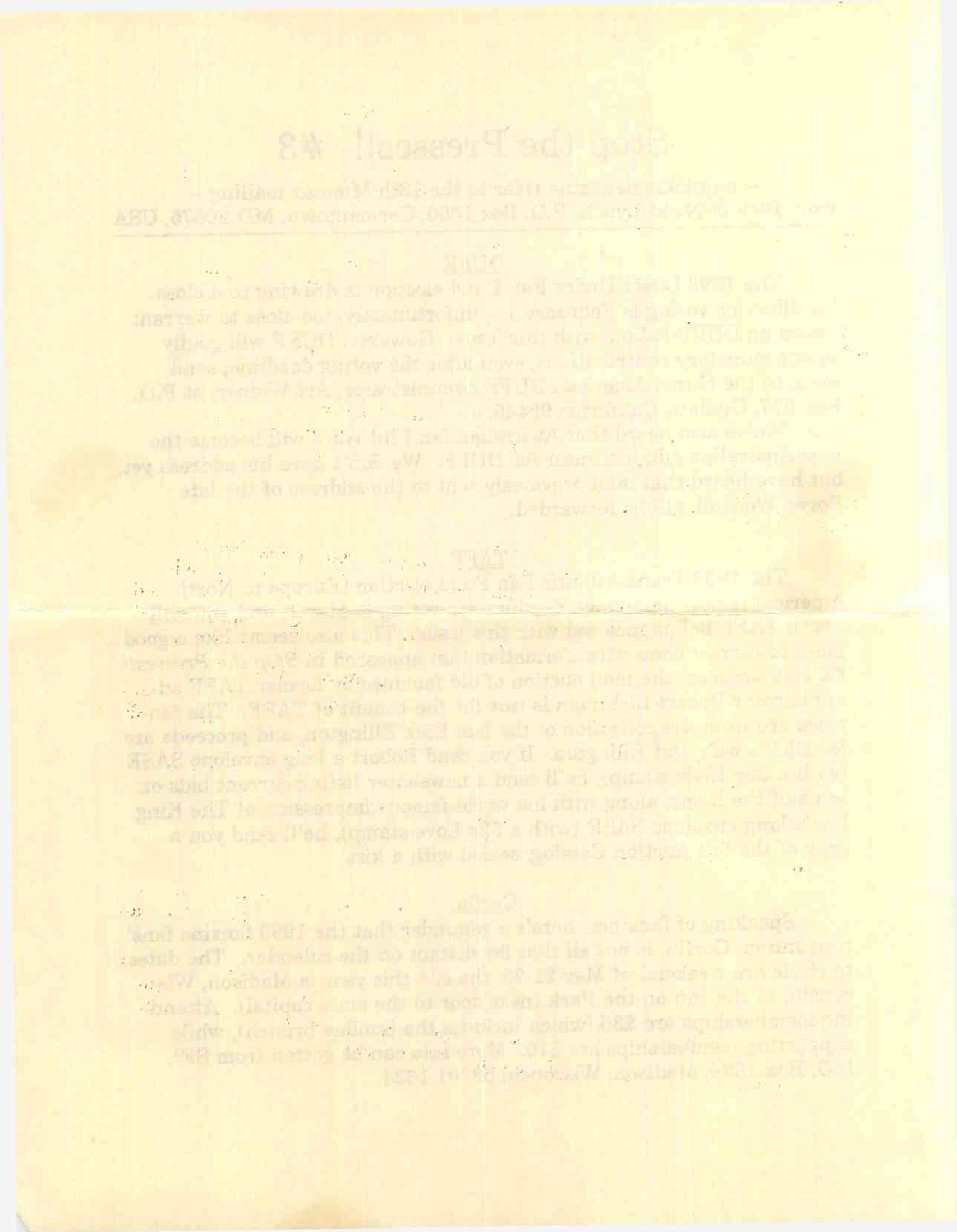1993 TAFF Ballot - Europe to North America

 $\sim 10^{-11}$ 

2010年9月 most and the conditional

**BOITER** 

#### Michael Ashley

True Confessions: I went to my first convention -- Novacon 7 in 1977 -- aged 15. Been to one or two more since then plus have written innumerable fun-packed fanzine articles. Been voted best British fanwriter in 1988 and 1991 Nova awards. Edited eight issues of award-winning SAL1ROMANIA. Member of all-powerful Leeds Group Mafia for last seven years, ; with intimate knowledge of all leading UK fans. Interests: drink, gossip, and good writing. TAFF pledge: will write trip .report to end all trip reports. Why vote for me? Easy -- the alternatives are too dull for words. Plus I'm young, cute and single. You want fannish fun? *Sorted.*

*Nominators: Haze! Ashworth, Lucy Huntzinger, Linda Krawccke, Robert Lichtman and Ian Sorensen*

 $\mathbb{P}^1_{\mathbb{Z} \times \mathbb{Z} \times \mathbb{Z} \times \mathbb{Z}}$  ,  $\mathbb{P}^1_{\mathbb{Z} \times \mathbb{Z}}$  ,  $\mathbb{P}^1_{\mathbb{Z} \times \mathbb{Z}}$  ,  $\mathbb{P}^1_{\mathbb{Z} \times \mathbb{Z}}$  ,  $\mathbb{P}^1_{\mathbb{Z} \times \mathbb{Z} \times \mathbb{Z} \times \mathbb{Z} \times \mathbb{Z} \times \mathbb{Z} \times \mathbb{Z} \times \mathbb{Z} \times \mathbb{Z} \times \mathbb{Z} \times \mathbb$ 

 $\begin{minipage}{0.9\textwidth} \begin{minipage}{0.9\textwidth} \begin{itemize} \begin{itemize} \begin{itemize} \begin{itemize} \end{itemize} \end{itemize} \end{itemize} \end{itemize} \end{minipage} \end{minipage} \begin{minipage}{0.9\textwidth} \begin{itemize} \begin{itemize} \begin{itemize} \end{itemize} \end{itemize} \end{itemize} \end{minipage} \end{minipage} \begin{minipage}{0.9\textwidth} \begin{itemize} \begin{itemize} \end{itemize} \end{itemize} \end{minipage} \end{minipage} \begin{minipage}{0.9\textwidth}$ 

#### **All Tony Berry** *Ft ....**...**...**...*

As befits a Secret Master, Tony appears to stay in the background, whilst quietly shaping Fandom' at large. Expert at stating the obvious, founder member and nomenclator of Frank'<sup>s</sup> APA, fanzine producer, twice Novacon chairman and committee member of several others, and all-round good guy.

Asked why he would like to win TAFF, he replied "There are three good reasons to go to San Francisco: to ride the trams, visit the'micro-breweries,'and to hire <sup>a</sup> Ford Mustang and re-enact, the chase sequence from 'Bullitt'. Oh yean, and <sup>I</sup>'<sup>d</sup> like'to go to an American Worldcon as well". मित्र प

*Nominators: Harry Bell, Linda Blanchard and Dave Bridges. Anne Page, Spike Parsons and Martin Tudor*

### Abigail Frost

#### YOU SHOULD VOTE FOR ABIGAIL BECAUSE:

Anything she could say about Tony Berry would only make him sound more interesting \*\*\* Ashley Watkins just hasn'<sup>t</sup> been the same since he gave up transvestism \*\*\* Michael Ashley will not, as promised, spend all the money on drink, but will keep TAFF in apple-pie order, thereby depriving us all of honest mirth, which we badly need in these hard times AU. the other rumoured candidates were only trying to stop each other \*\*\* It will get right up Avedon Carol'<sup>s</sup> nose.

ad variable for the woman of your choice! inger

 $t$  and  $r$ 

ad. 23

> 讯 排版

**SHOP** 

virst Terr

 $T_{\rm{eff}} = T_{\rm{eff}} T_{\rm{eff}} = 0.$ 学班。

 $\mathcal{H}_{\rm NL}$  $\Omega I$   $\Omega$ 

a)

 $-35$ 

 $s_{\Psi F}$ 

 $J_{\rm I}H_{\rm I}$ 

 $-71.7$ 母 197

 $-3.4$ 地图中华  $-$ tharf t.  $\mathcal{M}^{\mathcal{M}}_{\mathcal{M}}$ 

*Nominators: Lilian Edwards, Jeanne GomoU, Dave Langford. Joseph Nicholas and Patrick and Teresa Nielsen Hayden*

#### Ashley Watkins

Did I really attend a con in drag? Yes, but not many people know I'm a lesbian. What is the horrible truth behind the<br>"Dear John" Prevert cover? Why was there a trail of broken hearts among the cast of "Spock in Manacle the hotel manager fancied the only Amazon who wasn't a woman? Were all the seats really wet after the show?

Only I can kiss and tell  $\log_{d(\mathbb{R})}$  and  $\log_{d(\mathbb{R})}$  $21$ 

 $\lambda$  and  $\lambda$ 

Pine (

Mr Flibble says that if I win TAFF I can stay in America and attend cons until they get sick of me, or at least until the<br>money runs out. money runs out. , \_ . • : •

*Nominators: BillBodden, Don Hrrron, John Jarrold, Darroll Pardoe and Geoff Ryman*

#### Please read both sides of this sheet before voting. Send entire sheet as vote.

| I vote for (rank 1, 2, 3, 4 etc): |                        | Name and address (legibly, please):                                                                                                                                     |
|-----------------------------------|------------------------|-------------------------------------------------------------------------------------------------------------------------------------------------------------------------|
|                                   | Michael Ashley         | the first<br>393.3 killed                                                                                                                                               |
|                                   | <b>Tony Berry</b>      |                                                                                                                                                                         |
| 感音に                               | <b>Abigail Frost</b>   |                                                                                                                                                                         |
|                                   | <b>Ashley Watkins</b>  | <b>VITE にんく</b>                                                                                                                                                         |
|                                   | <b>Hold Over Funds</b> |                                                                                                                                                                         |
|                                   | No Preference          |                                                                                                                                                                         |
| Signature:                        | and an adver-          | Enclosed is <b>Englehering Engles</b> as a contribution to TAFF<br>Please make cheques etc. payable to Jeanne Bowman<br>or Pam Wells, not to "TAFF", and payable in the |

If you think your name may not be known to the administrators, then in order to qualify please give, in the space below, the name and address of an active fan (not a fan group, <sup>a</sup> candidate or their nominator) who is known to them and to whom you are known:

currency of that administrator'<sup>s</sup> home country.

Reproduction of this form is encouraged, it is the official voting vehicle and must be reproduced verbatim. Anyone doing so should substitute their name here: Dick & Nicki Lynch